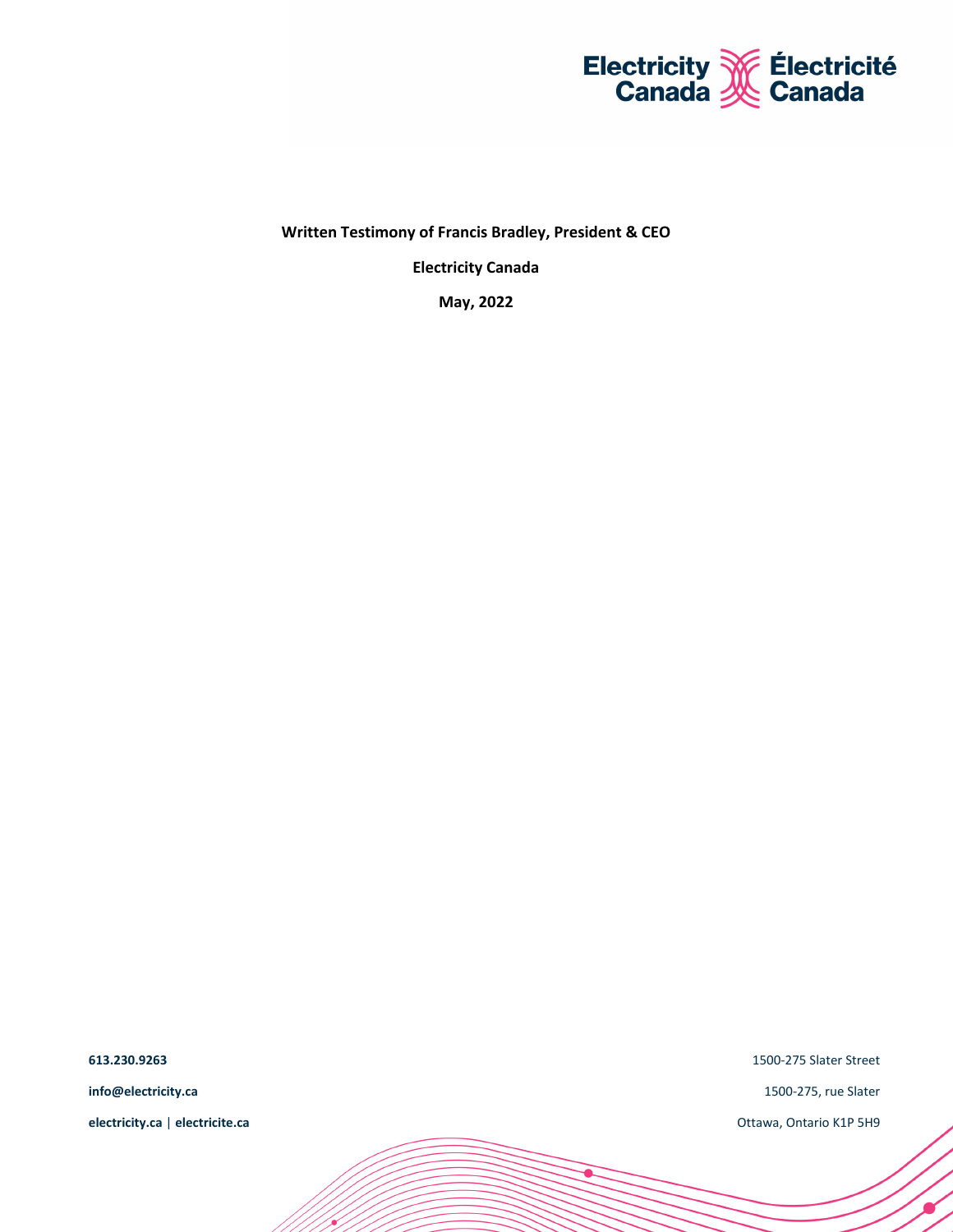

# **Introduction**

Electricity Canada appreciates this opportunity to submit comments in advance of the U.S. Senate Energy & Natural Resources Committee hearing to Examine the U.S.-Canada Energy and Minerals Partnership on May 17, 2022. This brief describes the positive and longstanding Canada-U.S. electricity relationship, and how it helps achieve clean energy, decarbonization and electricity reliability and security goals to the benefit of communities on both sides of the shared border.<sup>1</sup>

# **About Electricity Canada**

Founded in 1891, Electricity Canada (formerly the Canadian Electricity Association) is the national forum and voice of the evolving electricity business in Canada. Electricity Canada members generate, transmit, distribute and market electric energy to industrial, commercial and residential customers across Canada and the U.S. every day. Our membership includes provincially-owned and investor-owned utilities, many of which are vertically integrated; independent power producers; independent system operators; wholesale power marketers; and municipally owned local distribution companies.

Several Electricity Canada members own and invest in assets in the U.S., and U.S. companies also invest in electricity assets in Canada. Many Electricity Canada members are engaged in the buying and selling of electricity, ancillary services, and other energy and environmental products in markets across North America, including in Federal Energy Regulatory Commission-approved regional transmission organization/independent system operator ("RTO/ISO") markets as registered participants. Those with a footprint in the Bulk Power System also follow North American Electric Reliability ("NERC") standards. This bilateral relationship is both mutually beneficial economically, and also key in ensuring the reliability and resilience of the integrated North American power grid. Clean, dispatchable and reliable Canadian electricity can also help U.S. states and regions achieve their environmental policy goals.

## **Background**

Canadians and Americans share a highly integrated electricity grid, connected by more than 35 high voltage cross-border transmission lines. Every Canadian province along the U.S. border is electrically interconnected with at least one neighboring U.S. state.

Canadian electricity companies engage in bi-directional trade with the U.S. across this integrated grid, and work with their American counterparts to keep the grid reliable and secure. Trade and integration form the backbone of a highly positive and mutually beneficial cross-border electricity relationship that provides economic,

**info@electricity.ca electricity.ca** | **electricite.ca**

**613.230.9263**

1500-275 Slater Street 1500-275, rue Slater Ottawa, Ontario K1P 5H9

<sup>&</sup>lt;sup>1</sup> The comments represent the current position of Electricity Canada as an organization, but not necessarily the views of any particular Electricity Canada member with respect to any issue.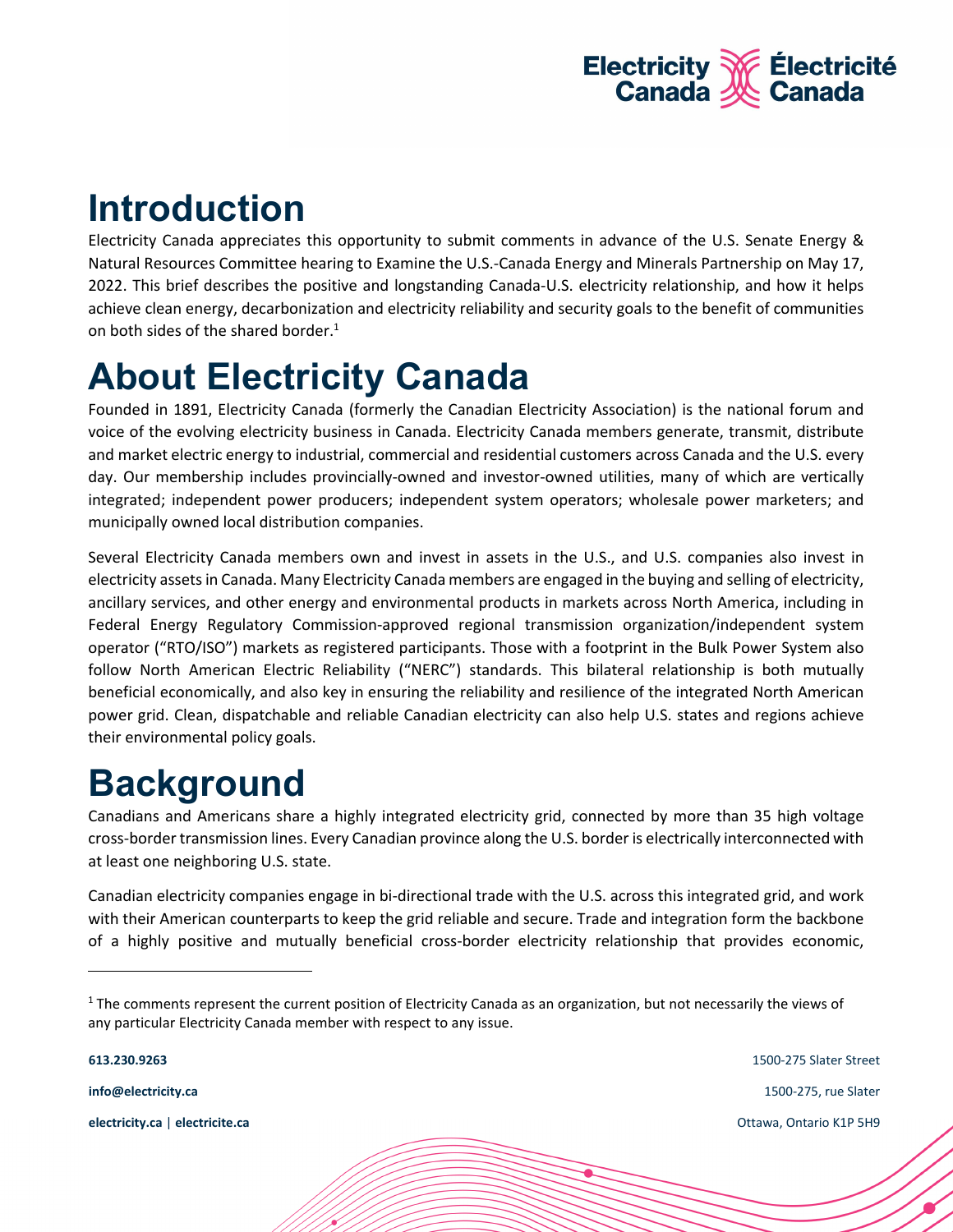

environmental, resilience and security benefits, and which contributes to affordable and increasingly clean energy for customers in both the U.S. and Canada. This positive partnership has served American and Canadian businesses and communities for over 100 years.

The value of the cross-border energy and electricity relationship is recognized at the highest levels of government in the U.S. and in Canada. The *Roadmap for a Renewed U.S.-Canada Partnership*, unveiled by President Biden and Prime Minister Trudeau in February 2021, outlined opportunities to cooperate on electricity-related items, including "a coordinated approach to accelerating progress towards sustainable, resilient, and clean energy infrastructure, including encouraging the development of cross-border clean electricity transmission". It also notes the imperative for secure electricity, and the value of allies working together to enhance the security and resilience of cross-border energy infrastructure.<sup>2</sup> The U.S.-Mexico-Canada Agreement ("USMCA") also includes a U.S.-Canada side letter on energy that "recognizes the importance of enhancing the integration of North American energy markets based on market principles, including open trade and investment among the Parties, to support North American energy competitiveness, security, and independence."<sup>3</sup>

Canadian electricity can help the U.S. meet resilience and clean energy goals affordably and reliably. Further, electricity cooperation, trade and integration offer increased energy security. Given the close integration of the North American electricity grid, Electricity Canada offers the following comments in the spirit of continued bilateral collaboration:

### **Trade and Economy**

Over 70 TWh of electricity flowed across the U.S.-Canada border in 2021, representing an electricity trade relationship of over US\$3 billion<sup>4</sup>. Approximately thirty states engage in electricity trade with Canada each year. This two-way exchange enables electric supply to meet demand in the most efficient manner, increases resilience, supports affordability for customers, and helps regions meet policy and business goals on both sides of the border. Many Canadian and U.S. electricity companies own assets in both countries, and increased crossborder transmission infrastructure could enable further two-way trade and allow future balancing potential.<sup>5</sup>

<sup>&</sup>lt;sup>2</sup> The United States Government. (2021, February 24). Roadmap for a Renewed U.S.-Canada Partnership. The White House. Retrieved September 14, 2021, from https://www.whitehouse.gov/briefing-room/statementsreleases/2021/02/23/roadmap-for-a-renewed-u-s-canada-partnership/.

<sup>3</sup> *Canada-United States-Mexico Agreement (CUSMA) Side Letter from the U.S./Letter from Canada (Energy)*, Nov. 30, 2018.

<sup>4</sup> Canada Energy Regulator. *Electricity Trade Summary*. https://www.cer-rec.gc.ca/en/data-analysis/energycommodities/electricity/statistics/electricity-summary/electricity-annual-trade-summary.html. May 3, 2022. <sup>5</sup>Dimanchev, Hodge & Parsons. *Research Brief: Two-Way Trade in Green Electrons: Deep Decarbonization of the Northeastern U.S. and the Role of Canadian Hydropower.* MIT CEEPR Working Paper 2020-003. 2020.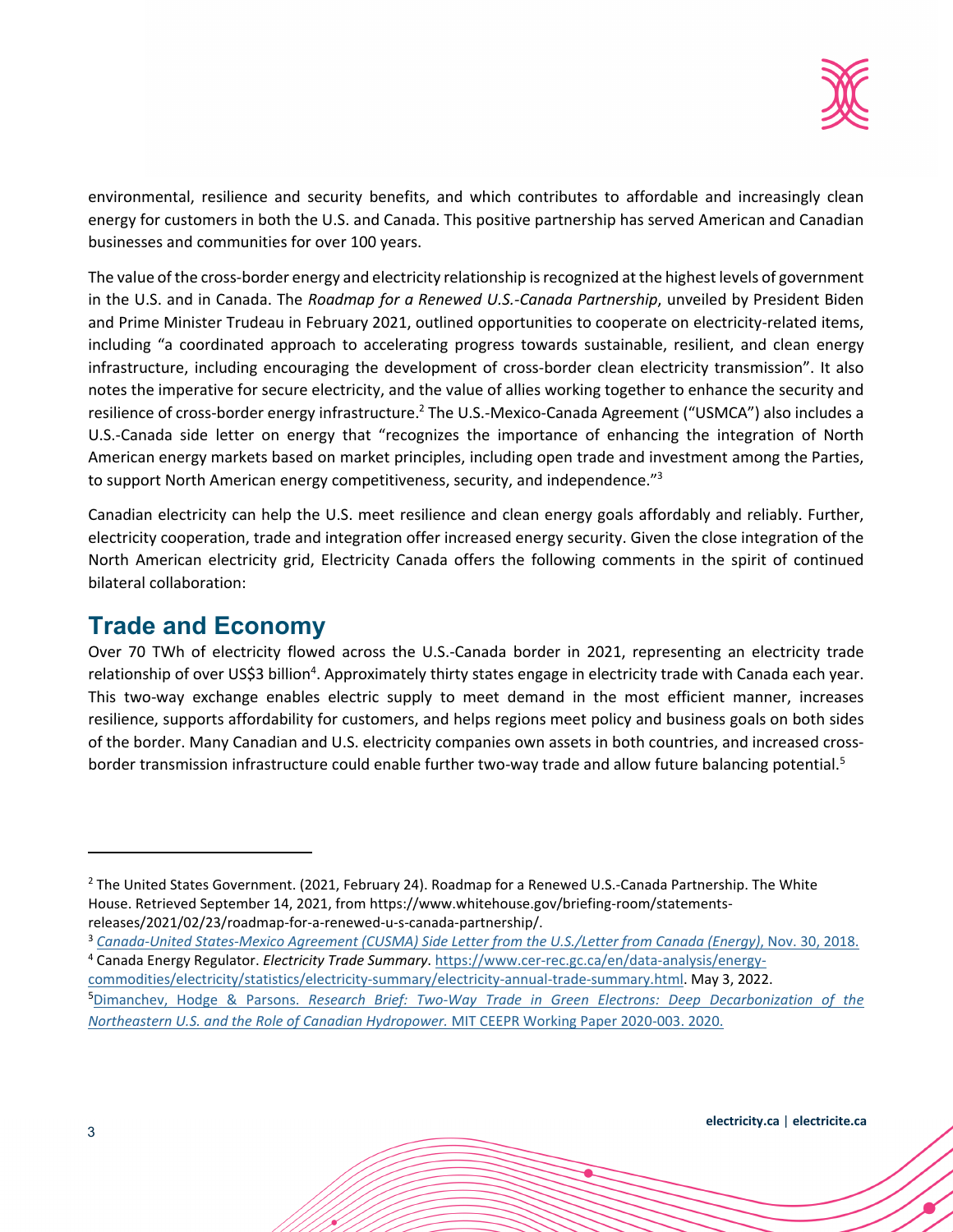

Although Canadian electricity sales to the U.S. accounted for 2 percent of total U.S. retail sales in 2017, the Canada-U.S. transmission interconnections are integral enablers to northern border states' electricity markets.<sup>6</sup> In Vermont, for example, the largest share of electricity consumed comes from hydroelectric generators in Canada.<sup>7</sup>

Canada has an abundant clean electricity supply that can meet both domestic and cross-border clean energy demand, with additional clean energy development opportunities. Canada's strength in its electricity resources permits generation capacity in excess of domestic demand, thus creating an opportunity for Canada's plentiful electricity supply to meet both Canadian and American needs. With the majority of electricity trade between the two countries coming from hydropower generation in Canada, U.S. states – particularly in the Northeast – have taken steps to access and take advantage of this abundant and affordable source of energy supply.

Massachusetts, for example, has authorized long-term contracts of 15-20 years to procure hydropower electricity, and to leverage its environmental and reliability benefits. Further West, Manitoba Hydro has a strong trading relationship with Minnesota and Wisconsin with several power sale agreements in place. Some of these are seasonal diversity exchanges, with energy being sent south across the border in the summer and north in the winter; others are capacity sales,<sup>8</sup> in some cases serving to 'store' surplus wind generated in North Dakota as hydropower in Manitoba. This mutually beneficial, symbiotic relationship also exists in the Pacific Northwest, with excess hydropower and wind generation in Washington State finding markets across the border in British Columbia.

In New York, the Champlain Hudson Power Express project ("CHPE") also recently secured its final approval from the state's Public Service Commission, and will provide clean power from Canada to the metropolitan area of New York, helping that region meet its clean energy goals. This project also builds on a positive longstanding New York-Canada relationship. A fact-finding report from the U.S. International Trade Commission found that hydropower trade with Canada has provided New York with economic and environmental benefits, including cost savings in the day-ahead market and emissions reductions. It also finds that existing and new projects with Canada, like the CHPE, will be "important tools" in helping New York meet ambitious statewide and local commitments to expand renewable power and decrease emissions.<sup>9</sup>

<sup>6</sup> Stanley, Andrew. *CSIS Briefs: Mapping the U.S.-Canada Energy Relationship.* Center for Strategic & International Studies. https://www.csis.org/analysis/mapping-us-canada-energy-relationship. May 7, 2018.

<sup>7</sup> U.S. Energy Information Administration. *Vermont State Profile and Energy Estimates.*

https://www.eia.gov/state/analysis.php?sid=VT. July 18, 2019.

<sup>8</sup> Manitoba Hydro. *Power sale arrangements.*

https://www.hydro.mb.ca/corporate/electricity\_exports/power\_sale\_arrangements/. Accessed May 10, 2022.

<sup>9</sup> U.S. International Trade Commission. *Renewable Electricity: Potential Economic Effects of Increased Commitments in Massachusetts.* https://www.usitc.gov/publications/332/pub5154.pdf. January 2021.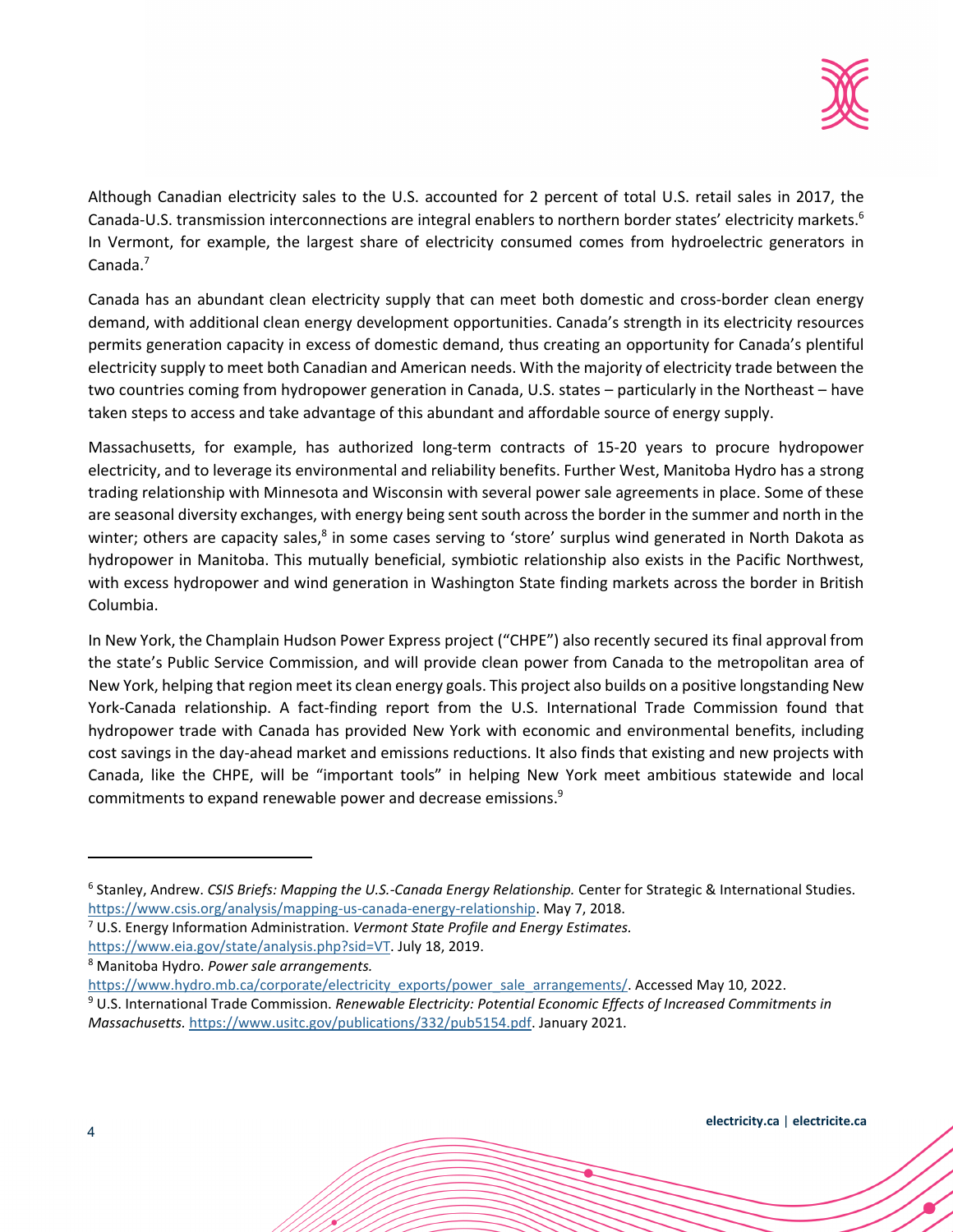

The second installment of the Department of Energy's *Quadrennial Energy Review* stressed that "additional cross-border transmission infrastructure with Canada has been projected to lead to lower overall system costs in U.S. border regions, and it could enhance reliability, backstop variable renewable energy development, and enable lower overall emissions of U.S. power consumption."<sup>10</sup> A study by the Center for Climate and Energy Solutions found that on a levelized basis hydropower is competitive with other forms of electricity<sup>11</sup>, and a 2020 New York ISO report found that free-flowing ties with Ontario resulted in an estimated production cost savings of \$43 million in the Day-Ahead Market $^{12}$ .

As further evidence of the benefits of Canadian electricity, the New England States Committee on Electricity ("NESCOE") released an analysis in 2013 of the economic and environmental impacts associated with hypothetical incremental levels of hydroelectric imports from Québec and Newfoundland and Labrador. Under different scenarios of increased imports during a 2014-2029 study period, the analysis found average annual economic benefits associated with reduced electricity prices in New England ranging from US\$103 million to US\$471 million, with cumulative reductions in customer costs during the study period ranging from US\$3.325 billion to US\$5.652 billion<sup>13</sup>. Significantly, it also estimated average annual reductions in electricity sector GHG emissions reductions in New England ranging from 1.3 million to 8.0 million tons, with cumulative reductions totaling between 58 million and 97 million tons.

Evidence of economic and environmental benefits of trade are further described in a study by the Midcontinent Independent System Operator ("MISO"), which found significant benefits of expanding the interface between Manitoba Hydro and MISO, including production cost savings and modified production cost savings, load cost savings, reserve cost savings, and U.S. wind curtailment reduction.<sup>14</sup>

Reduced electricity rates offer direct economic benefits to consumers, and they also offer enabling benefits in the form of fuel switching, and of lower operating costs for manufacturing, retail, and other industries.

Further, electricity options that are both clean and competitive will be increasingly attractive to the growing number of companies that are committing to clean energy targets.

<sup>10</sup> U.S. Department of Energy. *Transforming the Nation's Electricity System: The Second Installment of the QER.* Page 6-4. January 2017.

<sup>11</sup> Aarons, K. & Vine, D. *Canadian Hydropower and the Clean Power Plan*. Center for Climate and Energy Solutions. April 2015.

<sup>12</sup> Patton, D., LeeVanSchaick, P., Chen, J. et al. *2020 State of the Market Report for the New York ISO Markets.* May 2021.

<sup>13</sup> Black & Veatch. *Hydro Imports Analysis prepared for New England States Committee on Electricity.* 1-1. November 1, 2013.

<sup>14</sup> Bakke, J., Zhou, Z. & Sumeet M., *Manitoba Hydro Wind Synergy Study (Final Report)*. MISO 2013.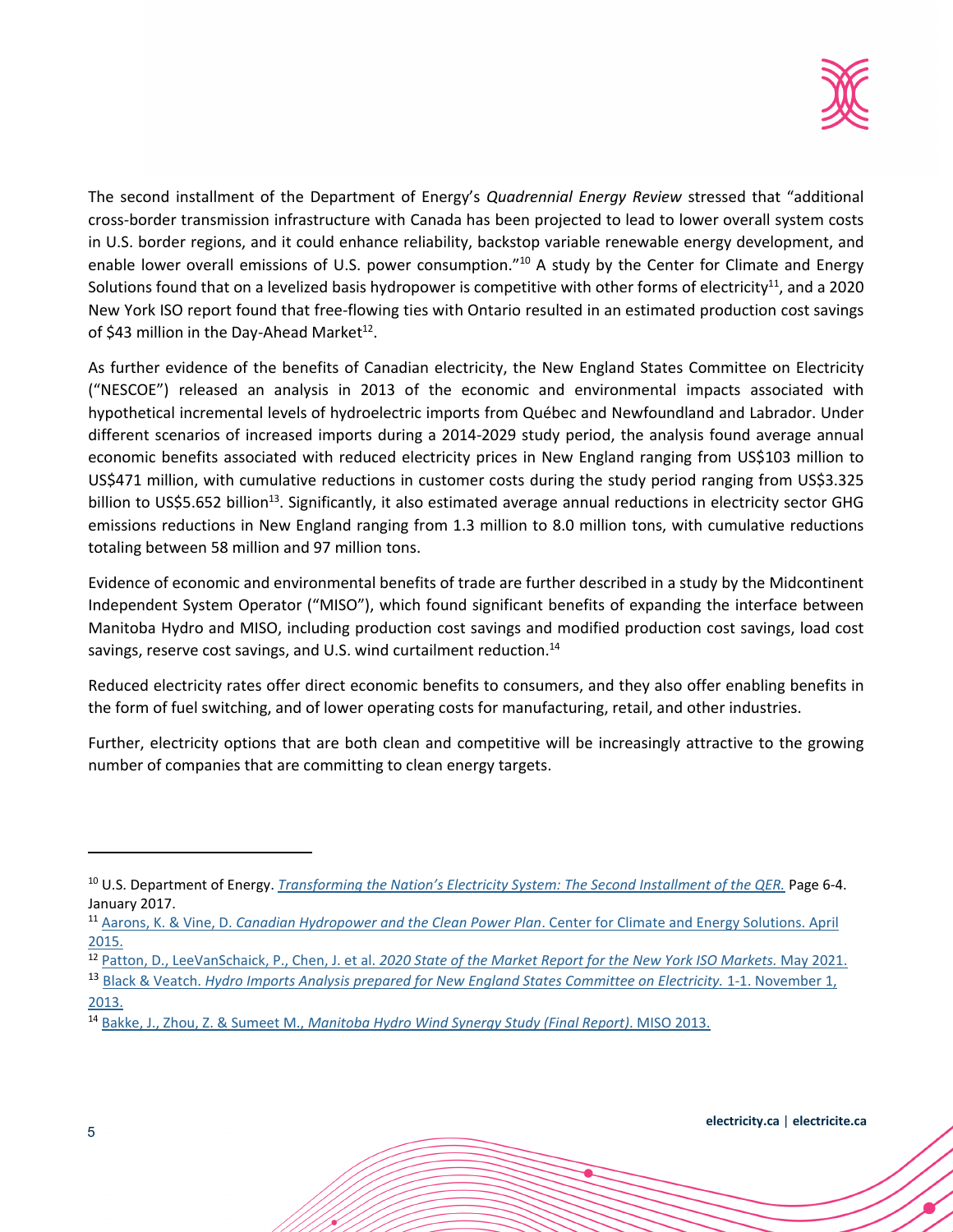

## **Environmental Benefits**

Canada has the advantage of a remarkably low-carbon electricity grid, and an abundance of clean, reliable, and affordable dispatchable baseload electricity, with further clean resource development opportunities. The Canadian electricity sector is among the most sustainable in the world, with more than 80% of electricity produced in Canada already non-emitting and predominantly dispatchable reliable hydropower. Hydroelectricity generation produces no air pollutants, and has extremely low levels of greenhouse gas emissions. From a full life cycle assessment basis, Canadian hydropower is amongst the lowest emitting resources available.<sup>15</sup> Hydropower projects are also subject to environmental assessments as part of the Canadian approval process.

Since 2005, the Canadian electricity sector has reduced GHG emissions by more than 40% and will further decrease emissions by at least that much between now and 2030. Canadian electricity companies operate within various provincial and federal climate-change regulatory frameworks and carbon pricing regimes in place across Canada. Federal regulations were also announced in 2018 to phase out traditional coal-fired electricity by 2030.

Canada's electricity system represents one of the world's lowest-carbon electricity systems, with its predominantly clean, abundant, reliable and dispatchable electricity supply. Accordingly, Canadian electricity can offer additional tools to meet U.S. clean energy and climate change goals. There is precedence for recognition of this. For example, the Clean Power Plan recognized Canadian non-emitting electricity imports as an eligible way for states to meet clean energy targets. More recent federal Clean Energy Standard legislation, such as S. 1359  $(116<sup>th</sup>)$  and the Climate Leadership and Environmental Action for our Nation's Future Act  $(117<sup>th</sup>)$ , also recognize Canadian non-emitting imports as eligible for clean energy credits within their frameworks.

Canada's abundant clean electricity supply can be used by U.S. jurisdictions to meet U.S. clean energy and climate targets, as was recently highlighted by the Center for Climate and Energy Solutions.<sup>16</sup> In 2017 alone, exported electricity from Quebec resulted in over 8.3 million metric tons of avoided  $CO_2$  emissions.<sup>17</sup> Additionally, there is seasonal complementarity between Canada and the U.S. for peaks in electricity demand, with each country experiencing demand peaks at different times of the year. This allows for an exchange of reserve services though cross-border interconnections which reduces the need for new generation capacity that may otherwise sit idle (except during peak times on both sides of the border), thus increasing efficiency.<sup>18</sup>

Many states are pursuing clean energy goals. In New England, for example, states have renewable energy standards. Recently, several of these states have taken further steps, directing the establishment of long-term

<sup>15</sup> Waterpower Canada. *Learn.* https://waterpowercanada.ca/learn/

<sup>16</sup> Vine, D. *Clean Connection: Canadian and U.S. Electricity.* June 2021.

<sup>17</sup> Hydro-Quebec. *International FAQs: Why is importing electricity from Hydro*-*Québec beneficial for customers in New England or New York?* http://www.hydroquebec.com/international/en/faq.html.

<sup>18</sup> National Renewable Energy Laboratory. *Integrated Canada-U.S. Power Sector Modeling with the Regional Energy Deployment System (ReEDS).* February 2013. https://www.nrel.gov/docs/fy13osti/56724.pdf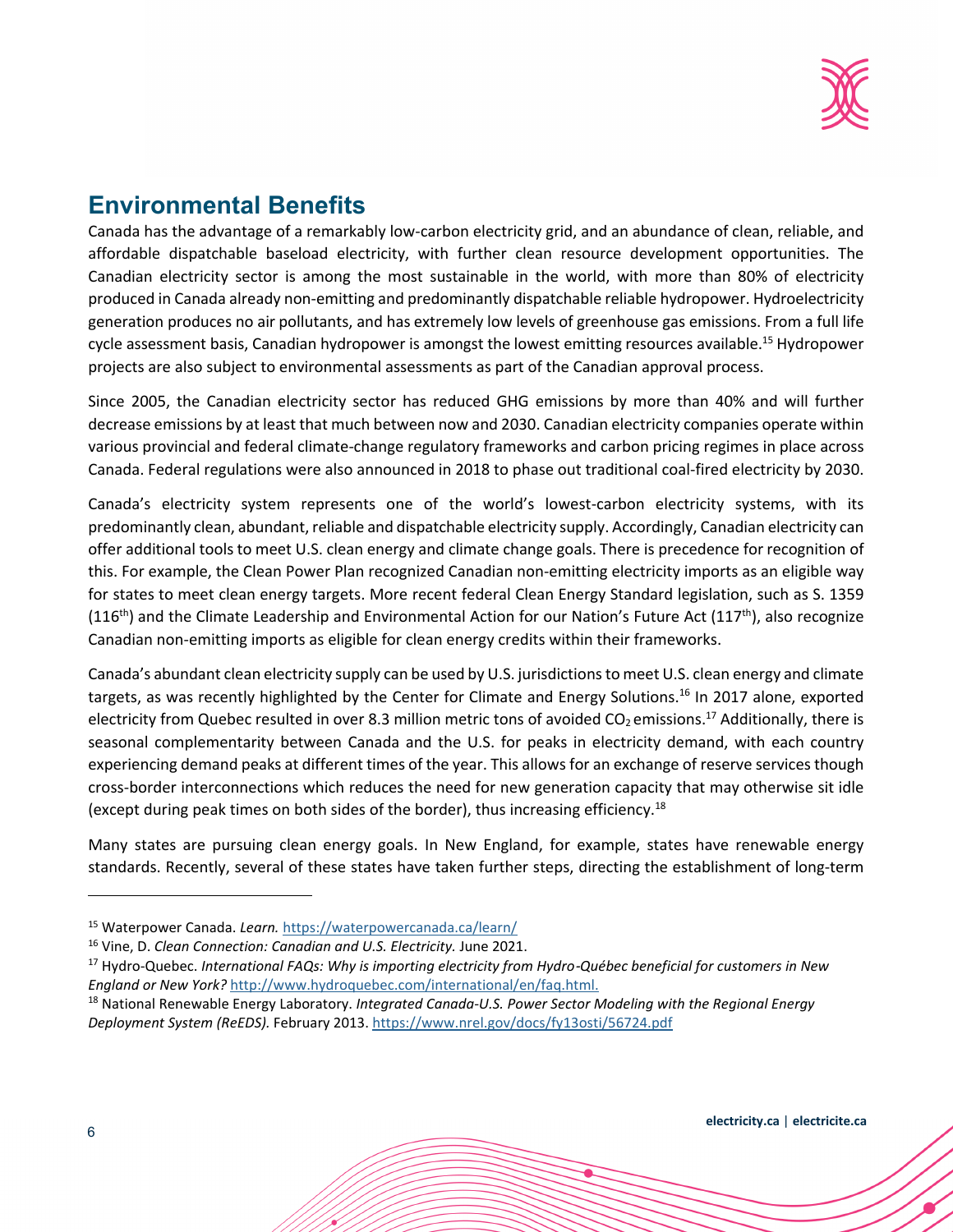

contracts for carbon-free electricity. One such state law from Massachusetts required the state to solicit longterm contracts for the procurement of 1.6GW of offshore wind power and 1.2GW of hydropower or other renewable resources.

Canadian hydropower imports could have a significant impact on the emission rates of importing states. For example, a hypothetical addition of 250 MW of imported hydropower electricity could help Massachusetts reduce its power sector emission rate by about 10 percent, moving it 32 percent of the way toward its proposed 2030 target. In Minnesota, imports from a new 250 MW project could help reduce power sector emissions by 5 percent, which would move the state 19 percent of the way toward its proposed 2030 target.<sup>19</sup>

#### **Resilience and U.S. Renewable Development Opportunities**

Hydropower is well positioned to provide overall grid resilience benefits, while also serving as a clean energy supply. For example, the 2017 U.S. Department of Energy Staff Report on Electricity and Reliability notes that resources such as hydropower offer essential reliability services and fuel assistance critical to electric system reliability.<sup>20</sup> It notes that hydropower plants can also support the dynamic behavior of grid operations by offering a full range of ancillary services.

Canada's clean, predominantly hydropower supply can support increased development of U.S. renewable generation, while providing reliability and resilience benefits. Canada's predominantly clean, dispatchable baseload generation fleet can serve as backstop energy to U.S. variable renewables, such as solar and wind, hence allowing more of these resources to come reliably online. Canadian hydroelectric power can play an especially unique role, allowing U.S. variable renewables to sell excess electricity to Canada which allows hydro reservoirs to reserve water, and can be used to generate power to be sold to the U.S. when needed in the future. The *Canada-U.S.-Mexico North American Renewable Integration Study* ("NARIS") also shows how considering interregional and international planning can support reliable and affordable renewable integration.<sup>21</sup>

This mutually beneficial arrangement already facilitates two-way trade and cross-border projects like the Great Northern Transmission Line, which came on-line in 2020. Analysis in the 2013 Manitoba Hydro Wind Synergy Study demonstrates that projects similar to this one, pairing new U.S. wind generation with Canadian hydro and transmission, can offer significant U.S. load cost savings.<sup>22</sup> This builds on previous benefits that saw imports of

<sup>19</sup> Aarons, K. & Vine, D. *Canadian Hydropower and the Clean Power Plan*. Center for Climate and Energy Solutions. April 2015.

<sup>&</sup>lt;sup>20</sup> U.S. Department of Energy. *Staff Report to the Secretary on Electricity Markets and Reliability*. August 2017.

<sup>&</sup>lt;sup>21</sup> Brinkman, Gregory, Dominique Bain, Grant Buster, Caroline Draxl, Paritosh Das, Jonathan Ho, Eduardo Ibanez, et al. 2021. The North American Renewable Integration Study: A Canadian Perspective. Golden, CO: National Renewable Energy Laboratory. NREL/TP-6A20-79225. https://www.nrel.gov/docs/fy21osti/79225.pd

<sup>22</sup> Bakke, J., Zhou, Z. & Sumeet M., *Manitoba Hydro Wind Synergy Study (Final Report)*. MISO 2013.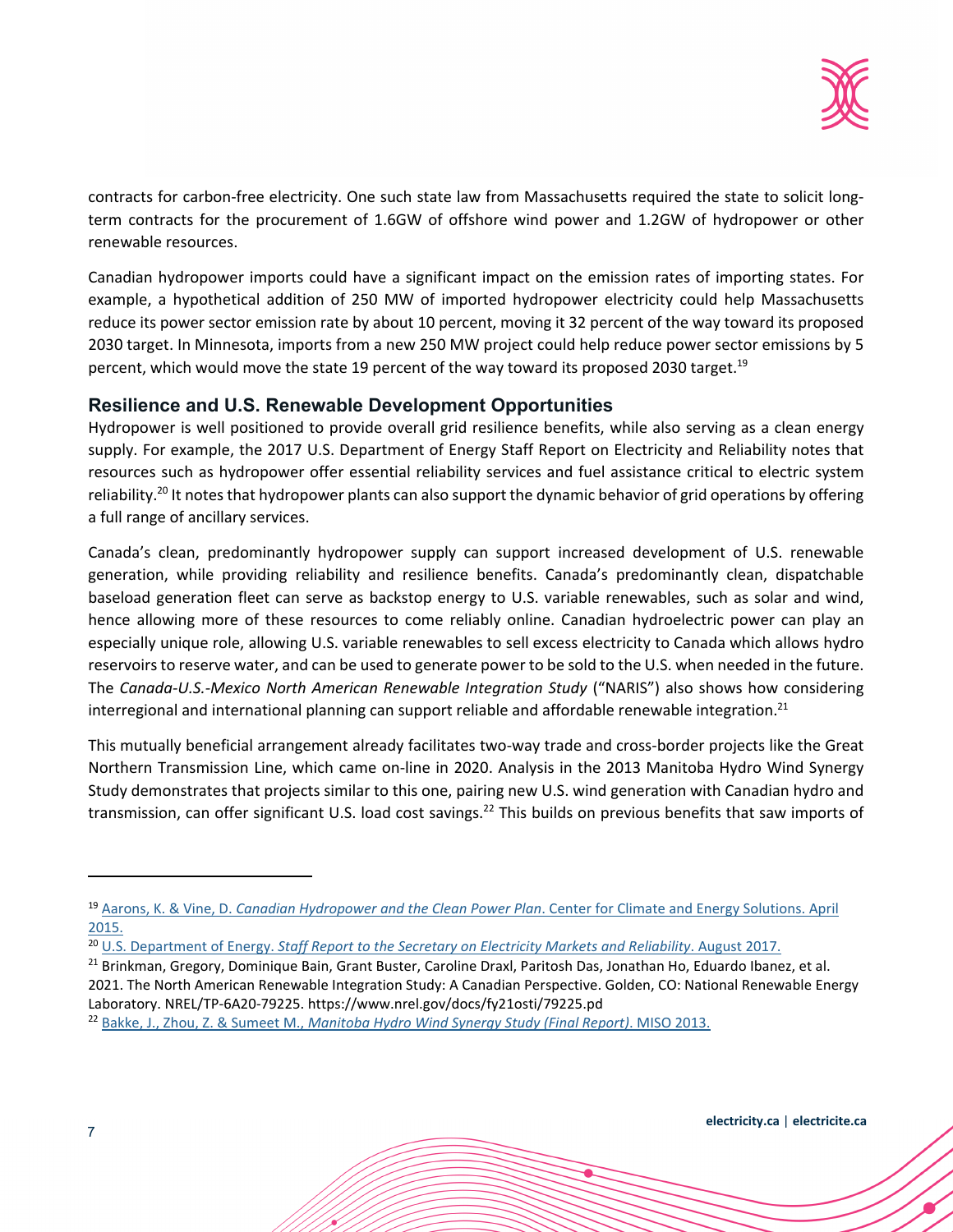

Manitoba hydropower to U.S. utilities reduce GHG emissions in the Upper Midwest by an estimated 44-60 million tons between 2006 and 2012.<sup>23</sup>

## **Resilience and Energy Security**

The North American electricity grid is undergoing tremendous evolution to meet the challenges of an evolving resource mix and extreme weather incidents. This reality is captured in *NERC's 2021 State of Reliability Report*  which notes that a pandemic, extreme weather, and cyber security and supply chain issues all impacted the transforming grid in 2020. At the same time, the system was overall reliable despite unprecedented conditions.  $24$ 

The interconnected nature of the North American grid offers numerous reliability and resilience-related advantages to both countries, and electricity trade with Canada can help U.S. states and regions meet environmental and clean energy goals in a reliable manner. Advantages include: (1) a higher level of reliable service for customers through enhanced system stability; (2) efficiencies in system operation and fuel management; (3) opportunities to use power from nearby markets to address local contingencies; (4) opportunities presented by seasonal/time zone variations associated with diversified load; and (5) expanded access to low-carbon and competitively priced resources.

Similarly, Canada-U.S. trade serves to increase the diversity of supply available in certain regions confronting unique challenges, and integration and cross-border cooperation help both countries better manage increasing extreme weather events. Cross-border connections allowed Canadian utilities Manitoba Hydro and SaskPower, who are well versed in cold weather operations, to help serve U.S. load during extreme winter weather events in 2021.

Canadian electricity companies also assist their neighbors through mutual assistance, which remains a hallmark of the industry and has continued throughout COVID-19. During 2020, for example, Hydro-Québec sent over 200 crews across the border to help restore power, and in recent years, many other Canadian entities have deployed personnel to facilitate power restoration efforts following nor'easters, California wildfires, Hurricane Florence, and other severe weather events in the U.S.

Canadian and American Bulk Power System owners and operators understand that due to the interconnected nature of the North American electricity grid, its reliable and safe operation is a shared responsibility. The physical and market linkages between the U.S. and Canada are made possible by adherence to a common set of operational and commercial rules, especially the following: (1) electric reliability standards developed by the

<sup>24</sup> North American Electric Reliability Corporation, 2021 State of Reliability: An Assessment of 2020 Bulk Power System Performance (2021). Retrieved September 14, 2021, from

https://www.nerc.com/pa/RAPA/PA/Performance%20Analysis%20DL/NERC\_SOR\_2021.pdf.

<sup>23</sup> Manitoba Hydro. *Reducing Emissions.* https://www.manitobahydropower.com/reducing-emissions/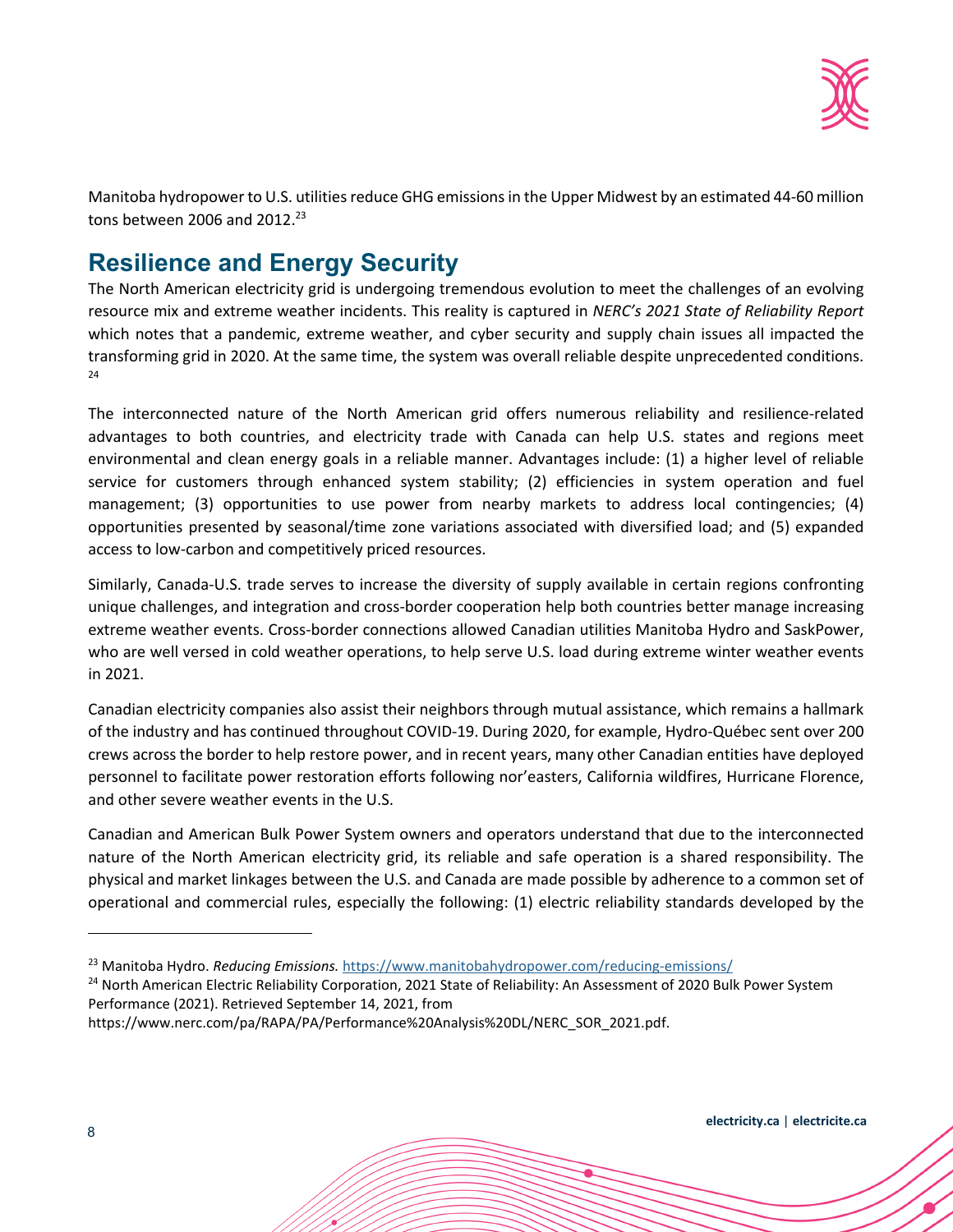

North American Electric Reliability Corporation ("NERC"), which are mandatory and enforceable in all provinces with a footprint in the larger North American bulk power system; and (2) the standard market practices and protocols utilized by RTOs, ISOs and other U.S. market participants. Compliance with these terms ensures greater liquidity in markets, and a greater diversity of supply options for customers throughout North America.

In addition to this coordinated regulatory adherence, Canadian and American security experts continue to work together in other forums to develop the tools, standards and best practices that protect the integrity of our shared grid. The Electricity Subsector Coordinating Council ("ESCC") is an effective forum and a good example of effective U.S.-Canada security cooperation, which enjoys the participation of senior government officials and electricity industry CEOs from both countries. The Canadian electricity sector and Canadian government also participate in major incident response exercises, including the recent GridEx exercise in 2021, to practice and strengthen response plans for cyber and physical attacks on North American electricity infrastructure. The importance of these efforts, and of a unity of effort approach to energy security, has been underlined by the current geopolitical conflict in Ukraine.

### **Technology and Innovation**

Looking to the future, Canadian and U.S. electricity industries are working together to develop the advanced technology that will be needed to meet future demand. Ontario Power Generation and the Tennessee Valley Authority, for example, recently announced plans to collaborate on developing advanced nuclear technology, including small modular reactors, by drawing on complementary strengths of experience in recently completed projects and construction timelines.

Another example of clean energy innovation is Capital Power with respect to carbon capture and utilization. Capital Power is in advanced design stages of a nearly \$2 billion Carbon Capture and Storage project at their flagship Genesee Generating Station in Alberta, which is expected to capture up to 3 million tons of CO2 annually from what will be best-in-class natural gas combined cycle technology. In addition, Capital Power is developing the Genesee Carbon Conversion Center, which will utilize emissions from the facility alongside a carbon conversion technology to transform captured carbon into carbon nanotubes. The company is exploring a number of commercial scale end uses for these nanotubes, including for use in concrete mixtures.

Future-enabling technologies, such as renewable energy storage and batteries for electric vehicles, will require not only processes, but key resources and stable supply chains. To that end, in the *Roadmap for a Renewed U.S.- Canada Partnership*, both countries affirmed the importance of strengthening the Canada-U.S. Critical Minerals Action Plan<sup>25</sup> and have recently announced sector support to boost and secure North American production.

<sup>&</sup>lt;sup>25</sup> The United States Government. (2021, February 24). Roadmap for a Renewed U.S.-Canada Partnership. The White House. Retrieved September 14, 2021, from https://www.whitehouse.gov/briefing-room/statementsreleases/2021/02/23/roadmap-for-a-renewed-u-s-canada-partnership/.